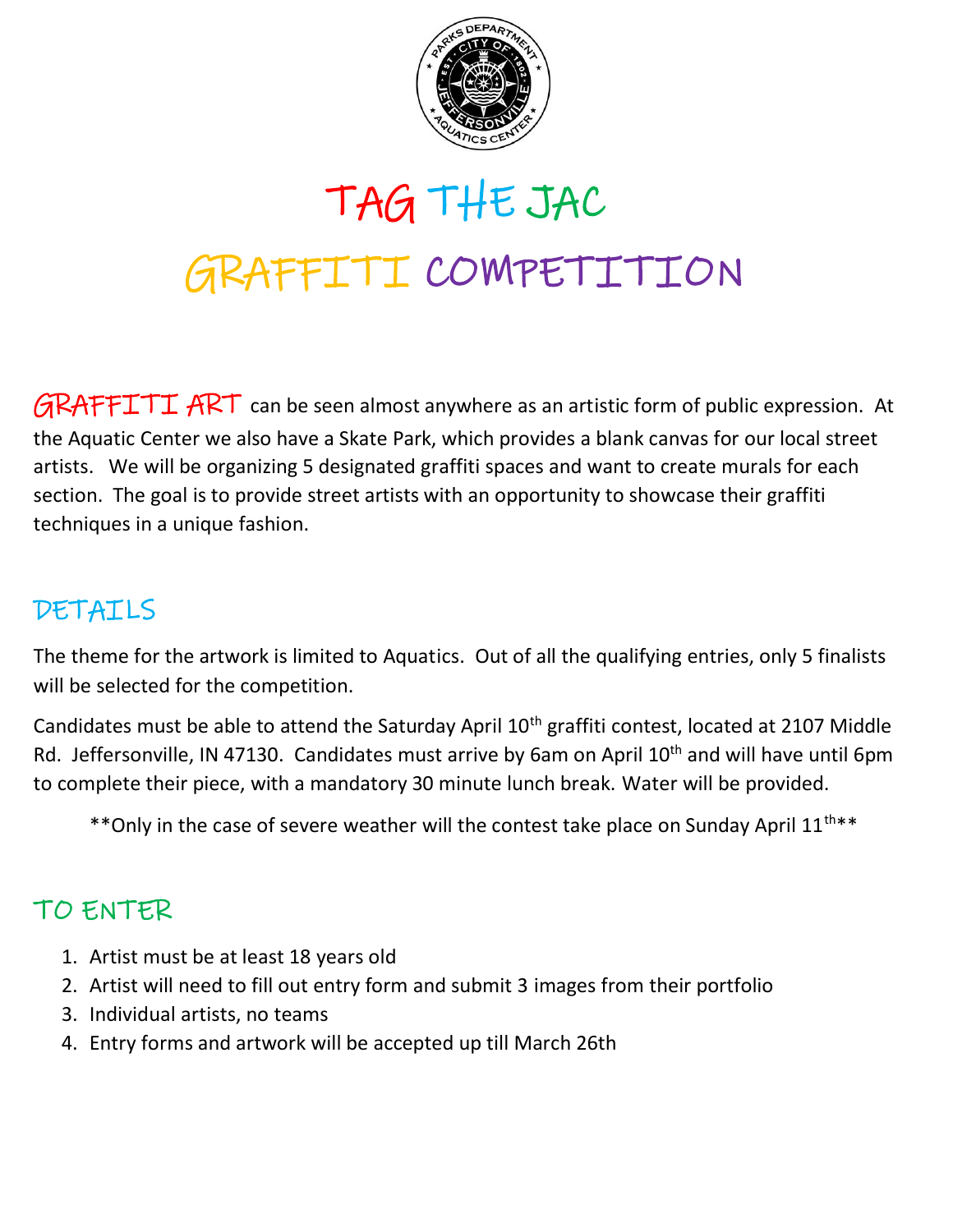## **GUIDELINES**

- 1. Art must reflect the "Aquatics" theme and be suitable for all ages
- 2. No swearing, foul language, or nude characters or artist will be disqualified
- 3. Competitors who are rude or deemed unsuitable by the event organizers will be disqualified
- 4. Art must be full color
- 5. Each artist must submit a release of liability form and waiver from the City of Jeffersonville.
- 6. After competition ALL artwork will be signed over to the City of Jeffersonville as ownership.
- 7. Artists must submit three images of pieces from their portfolio to be considered for final competition. Please email images to **[omann@cityofjeff.net](mailto:omann@cityofjeff.net)**
- 8. Surface will be painted black prior to event. Artists will need to bring materials that are durable for outside conditions (ie: RustOleum, Montan, and Liquitex)
- 9. Artists have 12 hours to complete their section

## JUDGING

Judging will be the sole responsibility of the Jeffersonville Parks Department.

- 1. Sections will be judged by a panel selected by the Parks Department
- 2. Artists will have a chance to explain their artwork to the panel
- 3. Judges will score each quadrant based on the 1-10 criteria, with 10 being the highest. Scores will be totaled for each artist, then the judges scores are added together. In case of a tie, judges will deliberate and then pick a winner
- 4. Incomplete paintings and misspelled words (not including slang or abbreviated) will be disqualified
- 5. Judges can have the opportunity to explain their decision after the results
- 6. Winners will be announced day of
- 7. Pieces will be judged on theme, color, and creativity
- Food truck to be parked at Aquatic Center
- Water, Gatorade, light snacks to be provided